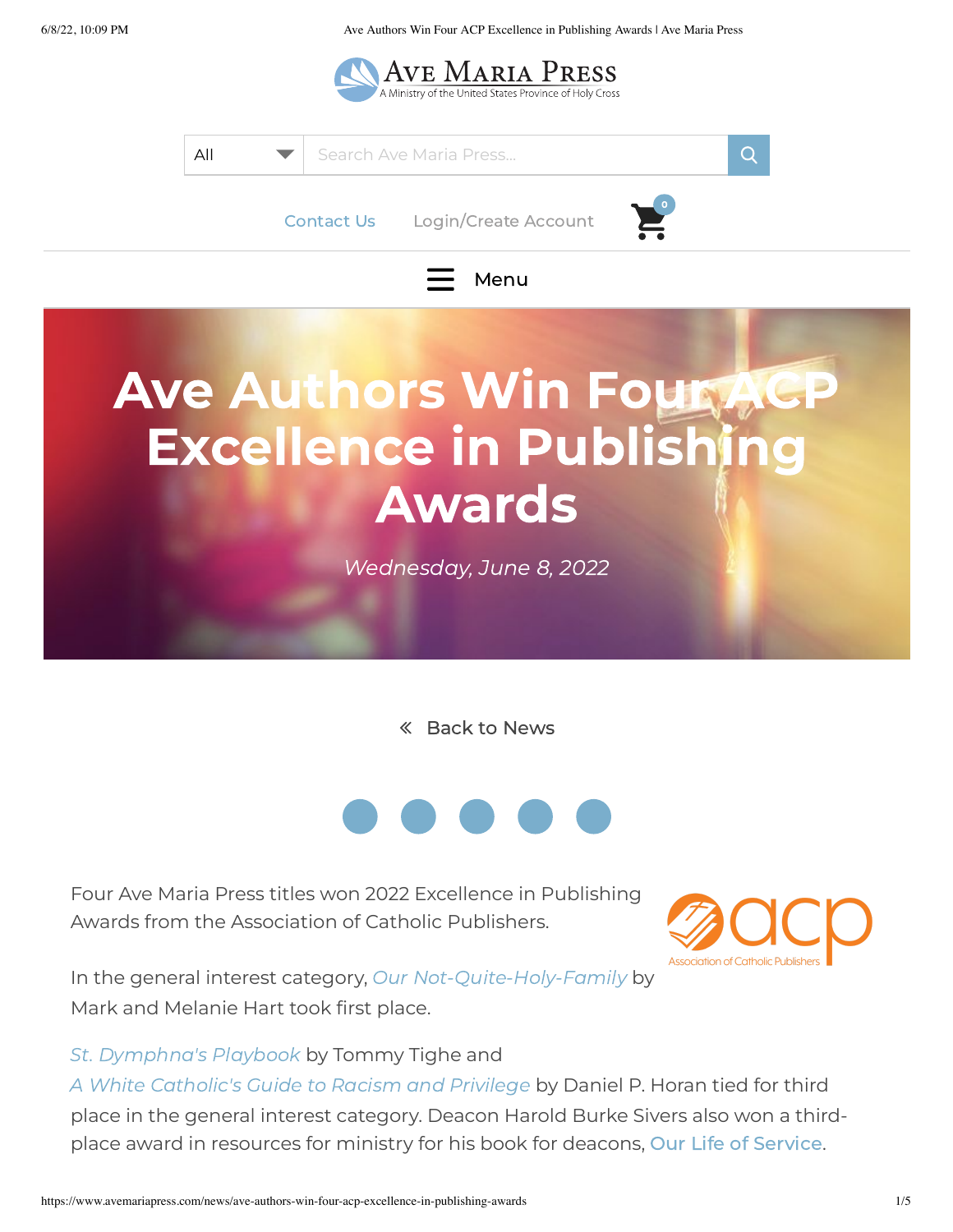First-, second-, and third-place awards were given in sixteen categories. An overall resource of the year from among the first-place winners will be announced later this summer.

See the [complete](https://www.catholicpublishers.org/2022-publishing-award-winners?fbclid=IwAR063O_d3OCqZjq_iHt_o6bJ2Q4LkZprWpi4eAN8yv1JgtruNtn5qnGqvwI) list of winners on the ACP website.

## ACP Award Winners